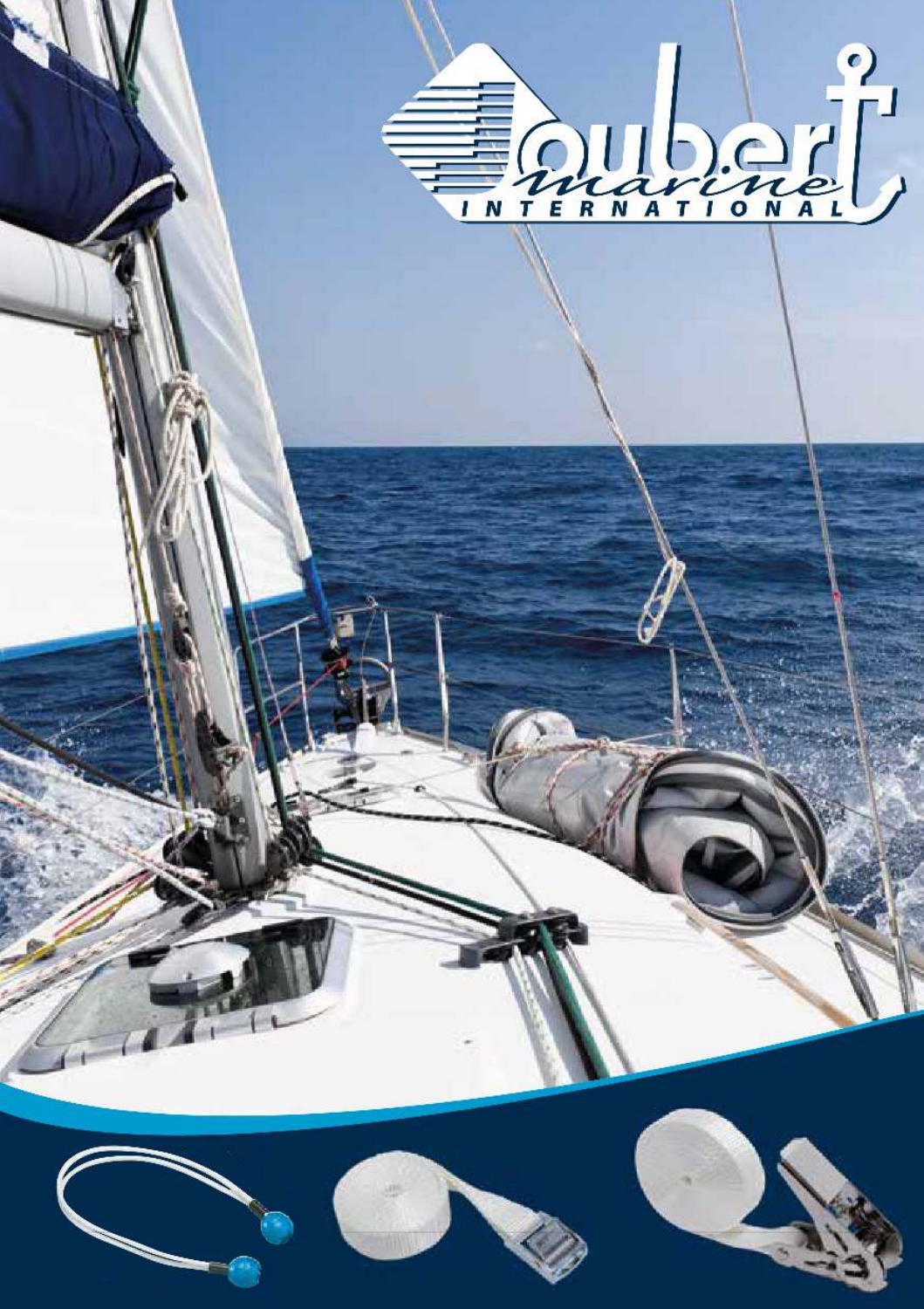| <b>POLYESTER CABLE</b>                                |                                                                                                                            |                              |                                |                                       |                      |                                    | <b>BALL BUNGEE CORD</b> |                                                                                                                 |                   |                 |                                          |                                          |                                   |
|-------------------------------------------------------|----------------------------------------------------------------------------------------------------------------------------|------------------------------|--------------------------------|---------------------------------------|----------------------|------------------------------------|-------------------------|-----------------------------------------------------------------------------------------------------------------|-------------------|-----------------|------------------------------------------|------------------------------------------|-----------------------------------|
|                                                       | - Polyester high tenacity<br>- The best suited material for a<br>marine environment                                        | <b>References</b><br>CH40001 | ømm<br>$\overline{4}$          |                                       | Colour               | Packaging                          |                         | - Elastic cable : Polyester Ø 4mm                                                                               | References        | Length<br>(cm)  | <b>Elastic cable</b><br>diameter (mm)    | Colour                                   | Packaging                         |
|                                                       |                                                                                                                            | CH50001                      | 5                              |                                       |                      |                                    |                         | - Plastic ball Ø 26mm                                                                                           | 3V43001           | 30              | $\overline{4}$                           | Elasticcable:white<br>Plasticball:yellow | 3 pcs                             |
|                                                       | - Excellent UV resistance                                                                                                  | CH60001                      | 6                              |                                       | White                | Reels of<br>100 <sub>m</sub>       |                         |                                                                                                                 |                   |                 |                                          | Elasticcable:white                       | BlisterBox+<br>Card               |
|                                                       |                                                                                                                            | CH80001                      | 8                              |                                       |                      |                                    |                         |                                                                                                                 | 3V45001           | 50              | $\overline{4}$                           | Plastic ball: white                      |                                   |
|                                                       |                                                                                                                            | <b>CHA0001</b>               | 10 <sup>°</sup>                |                                       |                      |                                    |                         | PLASTIC HOOK BUNGEE CORD                                                                                        |                   |                 |                                          |                                          |                                   |
|                                                       | SPECIAL HOOK FOR BUNGEE CORDS<br>Safe adjustable "Sandostop"<br>hook for bungee cord<br>- No crimping, Rust free, Light    | Reference                    | Description                    |                                       | Colour               | Packaging                          | (2)                     | - Polyester cord Ø 4mm<br>- Stainless steel hog-ring<br>- Plastic hook                                          | Reference         | Length<br>(cm)  | <b>Elastic cable</b><br>diameter<br>(mm) | Colour                                   | Packaging                         |
|                                                       |                                                                                                                            | HT00017                      | for stretch cord<br>max Ø 8 mm |                                       | <b>Black</b>         | 4 pcs<br><b>Blister Box + Card</b> |                         |                                                                                                                 | 3F43003           | 35              | $\overline{4}$                           | White                                    | 3 pcs<br>BlisterBox+<br>Card      |
| <b>TIGER STRETCH CORD</b>                             |                                                                                                                            |                              |                                |                                       |                      |                                    |                         | TIE-DOWN STRAP WITH ZAMAK BUCKLE                                                                                |                   |                 |                                          |                                          |                                   |
|                                                       | High tenacity polyester stretch<br>cord<br>- Stretch cord Ø:10mm<br>- Stainless steel hooks<br>- Stainless steel hog-rings | References                   | Length<br>(cm)                 | <b>Elastic cable</b><br>diameter (mm) | Colour               | Packaging                          |                         | - Polyester - suited for the                                                                                    | <b>References</b> | Length          | Width (mm)                               | Colour                                   | Packaging                         |
|                                                       |                                                                                                                            | 3NA6001                      | 60                             |                                       | White                | 2 pcs<br>Blister Box + Card        |                         | marine environment<br>- Excellent UV resistance<br>- Keeps flexibility in a saline<br>environment               |                   | (m)             |                                          |                                          | 2 pcs                             |
|                                                       |                                                                                                                            | 3NA8001                      | 80                             | 10 <sup>°</sup>                       |                      |                                    |                         |                                                                                                                 | BZ25002           | 2,5             | 25                                       | White                                    | Blister Box + Card                |
|                                                       |                                                                                                                            | 3NAA001                      | 100                            |                                       |                      |                                    |                         | - Breaking strength: 900kg; LC:<br>200 <sub>kg</sub>                                                            | BZ50003           | -5              |                                          |                                          | 1 pc<br><b>Blister Box + Card</b> |
| <b>CARABINER STRETCH CORD</b><br><b>Elastic cable</b> |                                                                                                                            |                              |                                |                                       |                      |                                    |                         | TIE-DOWN STRAP WITH RATCHET STAINLESS STEEL TURNBUCKLE                                                          |                   |                 |                                          |                                          |                                   |
| $\sigma$                                              | High tenacity polyester stretch<br>cord                                                                                    | References                   | Length<br>(cm)                 | diameter (mm)                         | Colour               | Packaging                          |                         | - Polyester - suited for the<br>marine environment                                                              | Reference         | Length<br>(m)   | Width (mm)                               | Colour                                   | Packaging                         |
|                                                       | - Stretch cord Ø:8mm<br>- Plastic hooks                                                                                    | 1986004                      | 60                             | 8                                     | White                | 2 pcs                              |                         | - Excellent UV resistance                                                                                       |                   |                 |                                          |                                          | 1 pc                              |
|                                                       | - Stainless steel hog-rings                                                                                                | 1988002                      | 80                             |                                       |                      | Blister Box + Card                 |                         | - Keeps flexibility in a saline<br>environment<br>- Breaking strength: 900kg; LC:                               | <b>BR70002</b>    | $\overline{7}$  | 25                                       | White                                    | Blister Box +<br>Card             |
|                                                       | STRAIGHT BUNGEE CORD WITH BOXWOOD TOGGLE                                                                                   |                              |                                |                                       |                      |                                    |                         | 350 <sub>kg</sub><br>TIE-DOWN STRAP WITH RATCHET TURNBUCKLE                                                     |                   |                 |                                          |                                          |                                   |
| <b><i><u>Service</u></i> Contract</b>                 | High tenacity polyester stretch<br>cord                                                                                    | Reference                    | Length<br>(cm)                 | <b>Elastic cable</b><br>diameter (mm) | Colour               | Packaging                          |                         | - Polyester - suited for the<br>marine environment                                                              | Reference         | Length<br>(m)   | Width (mm)                               | Colour                                   | Packaging                         |
|                                                       | - Stretch cord Ø : 6mm<br>- Boxwood toggle<br>- Stainless steel hog-rings<br>MULTIPLE BUNGEE CORD WITH BOXWOOD TOGGLES     | 3L66001                      | 60                             | 6                                     | White                | 3 pcs<br><b>Blister Box + Card</b> |                         | - Excellent UV resistance<br>- Keeps flexibility in a saline<br>environment<br>- Breaking strength: 2000kg; LC: | L3A0001           | 10 <sup>°</sup> | 35                                       | White                                    | 1 pc<br>Blister Box +<br>Card     |
|                                                       |                                                                                                                            |                              |                                |                                       | <b>Elastic cable</b> |                                    |                         | 1000kg<br>TIE-DOWN STRAP WITH RATCHET TURNBUCKLE AND 2 WELDED FINGERS                                           |                   |                 |                                          |                                          |                                   |
|                                                       | - Polyester braid, rot proof,<br>hydrophobic, anti UV ray and                                                              | References                   | Specification                  | Length<br>(m)                         | diameter<br>(mm)     | Packaging                          |                         | - Polyester                                                                                                     | Reference         | Length          | Width (mm)                               | Colour                                   | Packaging                         |
| Vk                                                    | abrasion resistant<br>- Boxwoods toggles<br>Stainless steel hooks / hog-                                                   | 3K68001                      | $6$ arms $66$<br>mm            | $\overline{2}$                        | 8                    | 1 pc                               |                         | - Excellent UV resistance<br>- Keeps flexibility in a saline                                                    |                   | (m)             |                                          |                                          | 1 pc                              |
|                                                       | rings                                                                                                                      | 3K7A001                      | 7 arms ø 8<br>mm               | 3                                     | 10 <sup>°</sup>      | Blister Box +<br>Card              |                         | environment<br>- Breaking strength: 2000kg; LC:<br>1000kg                                                       | L3A0005           | 10              | 35                                       | White                                    | Blister Box +<br>Card             |
| <b>QUICK-CLIP BUNGEE CORD</b>                         |                                                                                                                            |                              |                                |                                       |                      |                                    | <b>HAULING STRAP</b>    |                                                                                                                 |                   |                 |                                          |                                          |                                   |
|                                                       | - Polyester elastic cable<br>- Red plastic hooks<br>- Stainless steel hog-ring                                             | Reference                    | Length (cm)                    | <b>Elastic cable</b><br>diameter      | Colour               | Packaging                          |                         | - Black nylon strap<br>- Flat hook with safety lock<br>- Breaking strength: 1500kg                              | Reference         | Length<br>(m)   | Width (mm)                               | Colour                                   | Packaging                         |
|                                                       |                                                                                                                            | 3A55001                      | 50                             | (mm)<br>5                             | White                | 3 pcs<br>Blister Box +<br>Card     |                         |                                                                                                                 | LB60001           | 6               | 47                                       | <b>Black</b>                             | 1 pc<br>BlisterBox+<br>Card       |
|                                                       |                                                                                                                            |                              |                                |                                       |                      |                                    |                         |                                                                                                                 |                   |                 |                                          |                                          | -www.joubert.fr                   |